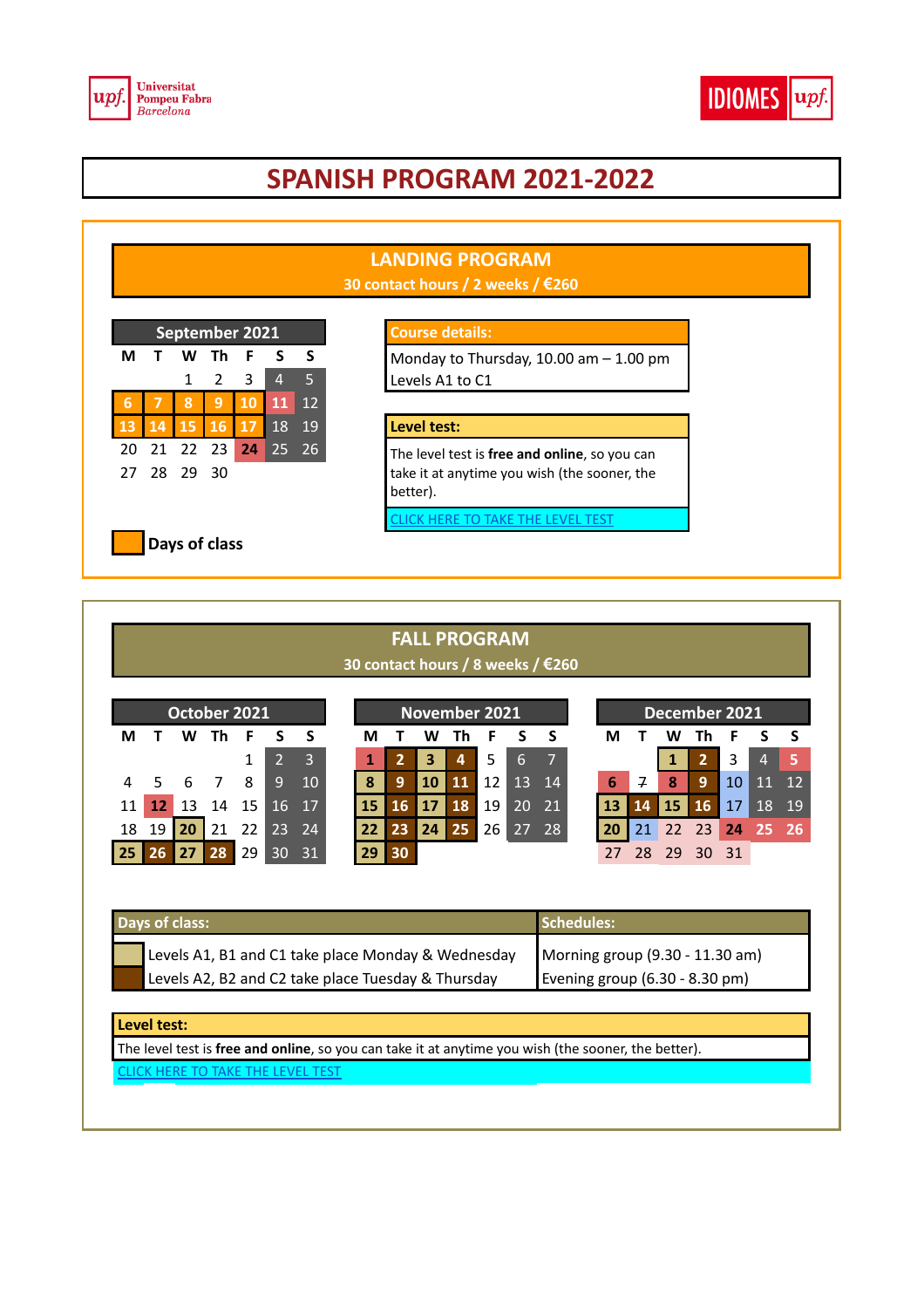# **WINTER PROGRAM**

**30 contact hours / 8 weeks / €260**

|     |    |    | <b>February 2022</b> |    |    |     |    |    |    | <b>March 2022</b> |    |
|-----|----|----|----------------------|----|----|-----|----|----|----|-------------------|----|
| м   |    | W  | Th                   | F  | S  | - S | м  |    | W  |                   | F  |
|     | 1  |    | 3                    | 4  | 5  | 6   |    | 1  | 2  | 3                 |    |
|     | 8  | 9  | 10                   | 11 | 12 | 13  |    | 8  | 9  | 10                | 11 |
| 14  | 15 | 16 | 17                   | 18 | 19 | 20  |    | 15 | 16 | 17                | 18 |
| 21  | 22 | 23 | 24                   | 25 | 26 | 27  | 21 | 22 | 23 | 24                | 25 |
| -28 |    |    |                      |    |    |     | 28 | 29 | 30 | 31                |    |

|               |    |    | <b>February 2022</b> |    |    |     |    |                 |              | <b>March 2022</b> |                 |                 |     |
|---------------|----|----|----------------------|----|----|-----|----|-----------------|--------------|-------------------|-----------------|-----------------|-----|
| М             |    | W  | Th                   | F  |    | - S | М  |                 | W            | Th                |                 |                 | - S |
|               | 1  | 2  | $\mathbf{3}$         | 4  |    | 6   |    |                 | $\mathbf{2}$ | 3                 | 4               | 5               | 6   |
| $\mathcal{T}$ | 8  | 9  | 10                   | 11 | 12 | 13  |    | 8               | 9            | <b>10</b>         | 11              | 12 <sup>7</sup> | 13  |
| 14            | 15 | 16 | <b>17</b>            | 18 | 19 | 20  | 14 | 15              | 16           | 17                | 18              | 19              | 20  |
| 21            | 22 | 23 | 24                   | 25 | 26 | 27  | 21 | 22 <sub>1</sub> | 23           | 24                | 25 <sub>1</sub> | 26 <sup>7</sup> | 27  |
| 28            |    |    |                      |    |    |     | 28 | 29              | 30           | -31               |                 |                 |     |

## **Days of class: Schedules: Schedules: Schedules: Schedules: Schedules: Schedules: Schedules: Schedules: Schedules: Schedules: Schedules: Schedules: Schedules: Schedules: Schedules: Schedules**

| Levels A2, B2 and C2 take place Monday & Wednesday | Morning group (9.30 - 11.30 am)          |
|----------------------------------------------------|------------------------------------------|
| Levels A1, B1 and C1 take place Tuesday & Thursday | Evening group $(6.30 - 8.30 \text{ pm})$ |

#### **Level test:**

The level test is **free and online**, so you can take it at anytime you wish (the sooner, the better).

[CLICK HERE TO TAKE THE LEVEL TEST](http://pruebadenivel.cervantes.es/exam.php?id=17)

# **SPRING PROGRAM 30 contact hours / 8 weeks / €260**

|           |    |    | <b>April 2022</b> |    |                |                |    |    |    | <b>May 2022</b> |    |    |       | <b>June 2022</b> |    |     |              |    |    |           |
|-----------|----|----|-------------------|----|----------------|----------------|----|----|----|-----------------|----|----|-------|------------------|----|-----|--------------|----|----|-----------|
| м         |    | w  | Τh                | F  | S              | <b>S</b>       | М  |    | W  | Th              | F  | S. | s s   | М                |    | w   | Th           | F  | S  | - S       |
|           |    |    |                   |    | $\overline{2}$ | $\overline{3}$ |    |    |    |                 |    |    | 1     |                  |    |     | $\mathbf{2}$ | 3  | 4  | -5        |
|           | 5  | 6  | 7                 | 8  | 9              | <b>10</b>      |    | 3  | 4  | 5               | 6  | 7  | 8     | 6                |    | 8   | 9            | 10 | 11 | <b>12</b> |
| 11        | 12 | 13 | 14                | 15 | 16 17          |                | 9  | 10 | 11 | 12              | 13 |    | 14 15 | 13               | 14 | 15  | 16           | 17 | 18 | 19        |
| <b>18</b> | 19 | 20 | 21                | 22 |                | $ 23 \t24 \t $ | 16 | 17 | 18 | 19              | 20 |    | 21 22 | $2\theta$        | 21 | 22  | -23          | 24 |    | 25 26     |
| 25        | 26 | 27 | ▌28               | 29 | 30             |                | 23 | 24 | 25 | 26              | 27 | 28 | 29    | 27               | 28 | -29 | -30          |    |    |           |
|           |    |    |                   |    |                |                | 30 | 31 |    |                 |    |    |       |                  |    |     |              |    |    |           |
|           |    |    |                   |    |                |                |    |    |    |                 |    |    |       |                  |    |     |              |    |    |           |

| Days of class:                                     | Schedules:                      |
|----------------------------------------------------|---------------------------------|
| Levels A1, B1 and C1 take place Monday & Wednesday | Morning group (9.30 - 11.30 am) |
| Levels A2, B2 and C2 take place Tuesday & Thursday | Evening group (6.30 - 8.30 pm)  |

#### **Level test:**

The level test is **free and online**, so you can take it at anytime you wish (the sooner, the better).

[CLICK HERE TO TAKE THE LEVEL TEST](http://pruebadenivel.cervantes.es/exam.php?id=17)